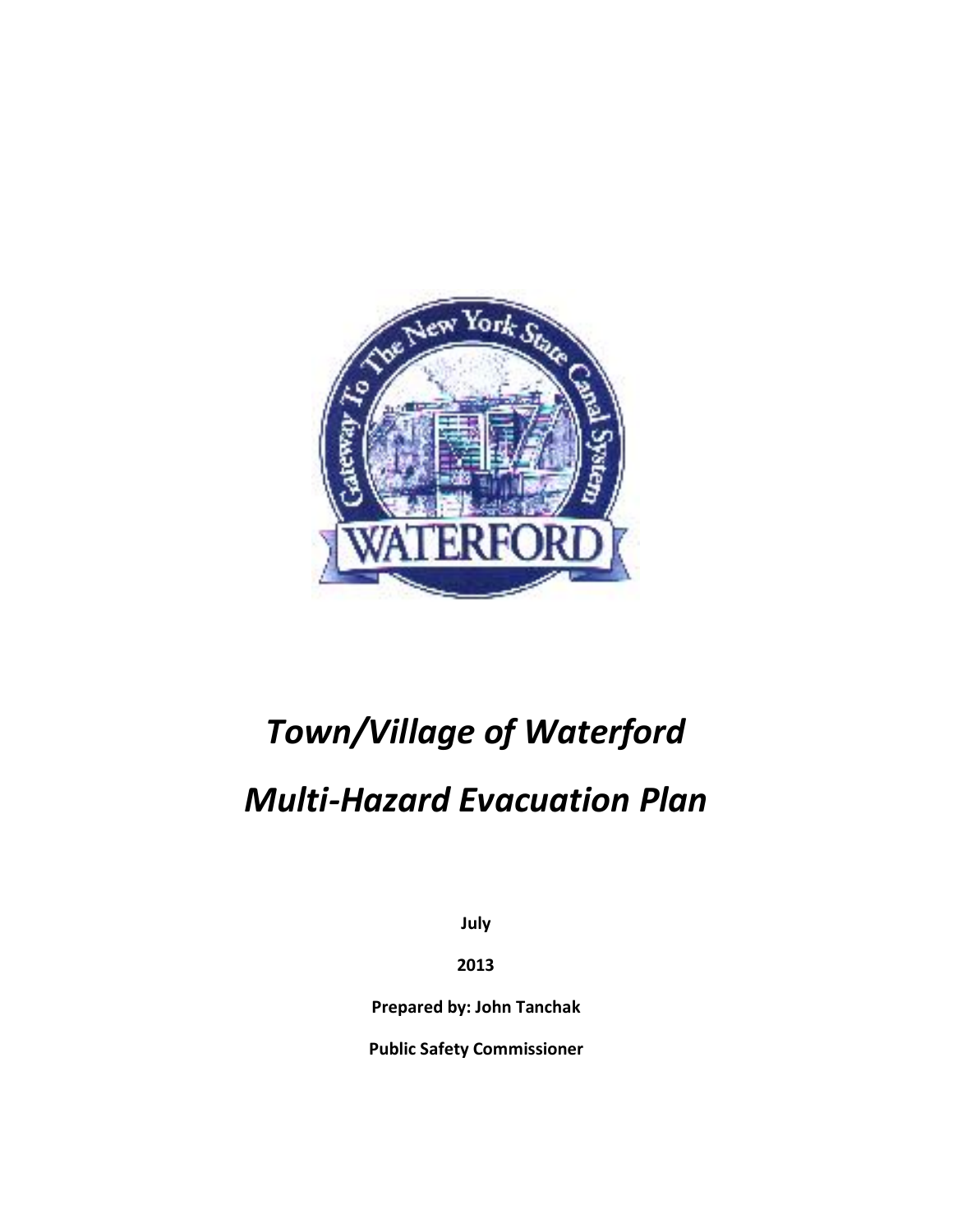### **Evacuation Plan**

#### **Purpose:**

The purpose of the Town/Village of Waterford Evacuation Plan is to serve as an evacuation guide for the Town/Village of Waterford emergency responders and to educate citizens and guests of Waterford on how to respond to an emergency requiring evacuation. The Emergency Evacuation Plan includes plans for both partial and full evacuation of the Town and surrounding area. The Multi-Hazard Evacuation Plan is designed to manage, coordinate, and implement evacuation of the Town/Village of Waterford. Any large scale incident could result in severe effects to our citizens, infrastructure and economy.

Evacuations maybe made necessary for a number of reasons. Some evacuations will be short term (less than 24 hours) while others may be for longer term (more than 24 hours). Some evacuations may allow residents time to prepare (1 or 2 hours) while other orders for evacuation may only provide a few minutes' notice. Therefore, evacuation orders will vary depending on each situation. The plan is general in nature. In the event of a real emergency or disaster, the Incident Command System will be utilized to manage the operational response. The Operations and Planning Sections will customize operational plans to meet the needs of the actual situation. Depending upon the nature and severity of the critical incident, the ICS Command and General Staff will establish operational periods with specific action plans for each operational period. These action plans will identify areas to be evacuated, evacuation routes, sheltering alternatives, staging areas and emergency ingress routes for responders.

#### **Objectives:**

- 1. Protection of life and property.
- 2. Timely and efficient notification to the public.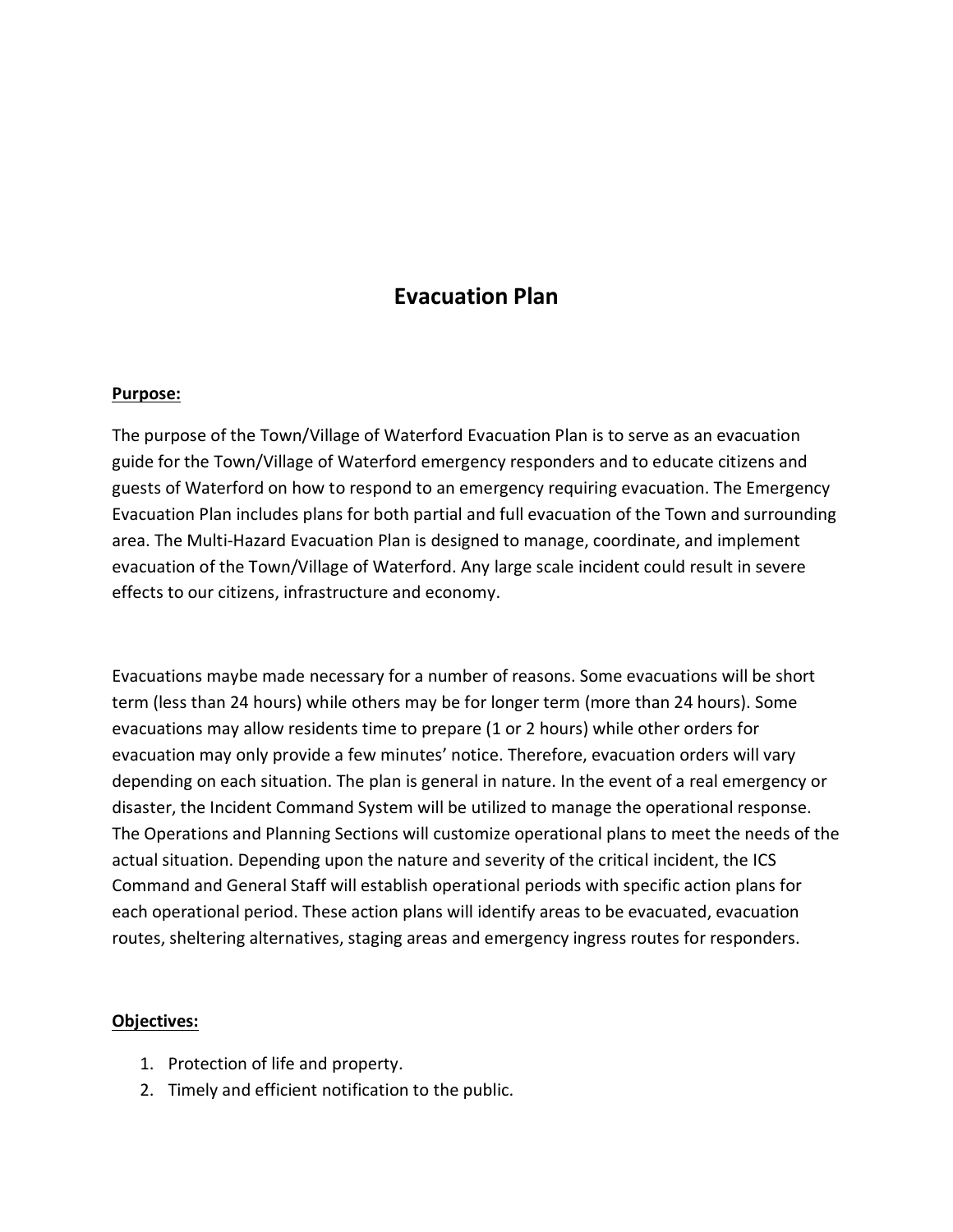- 3. Orderly evacuation of portions or the entirety of the Town/Village of Waterford.
- 4. Manage evacuations egress so as not to interfere with the ingress of emergency responders.
- 5. Maintain security during the evacuation period.
- 6. Safe and orderly return of evacuees.

#### **Emergency Definition:**

An emergency is defined as a situation, or the threat of an impending situation, having the potential to abnormally affect lives, property, the environment, or to threaten the grave public disorder and by its nature and magnitude requires controlled and coordinated response by a number of agencies, as distinct from routine operations.

#### **Potential Community Hazards:**

- 1. Fire
- 2. Snowstorm/Blizzard
- 3. Flood
- 4. Hazardous Material Release
- 5. Acts of Terrorism
- 6. Dam Failure
- 7. Earthquake
- 8. Erosion and Deposition
- 9. Mass Transportation/Mass Casualty Incident
- 10. Utility Service Failure

If any emergency or disaster makes it necessary to evacuate all or any portion of the Town/Village of Waterford, the following procedures will be followed.

#### **Incident Information Messages:**

An Incident Information Message is the first and general message to the public and media that the potential for a public safety issue exists. The Incident Information message is to be issued by either the Incident Commander/Town of Waterford Supervisor/Mayor and stand to place citizens on notice that a situation may evolve into a greater threat to the community and that personal steps should be made for evacuation or shelter in place.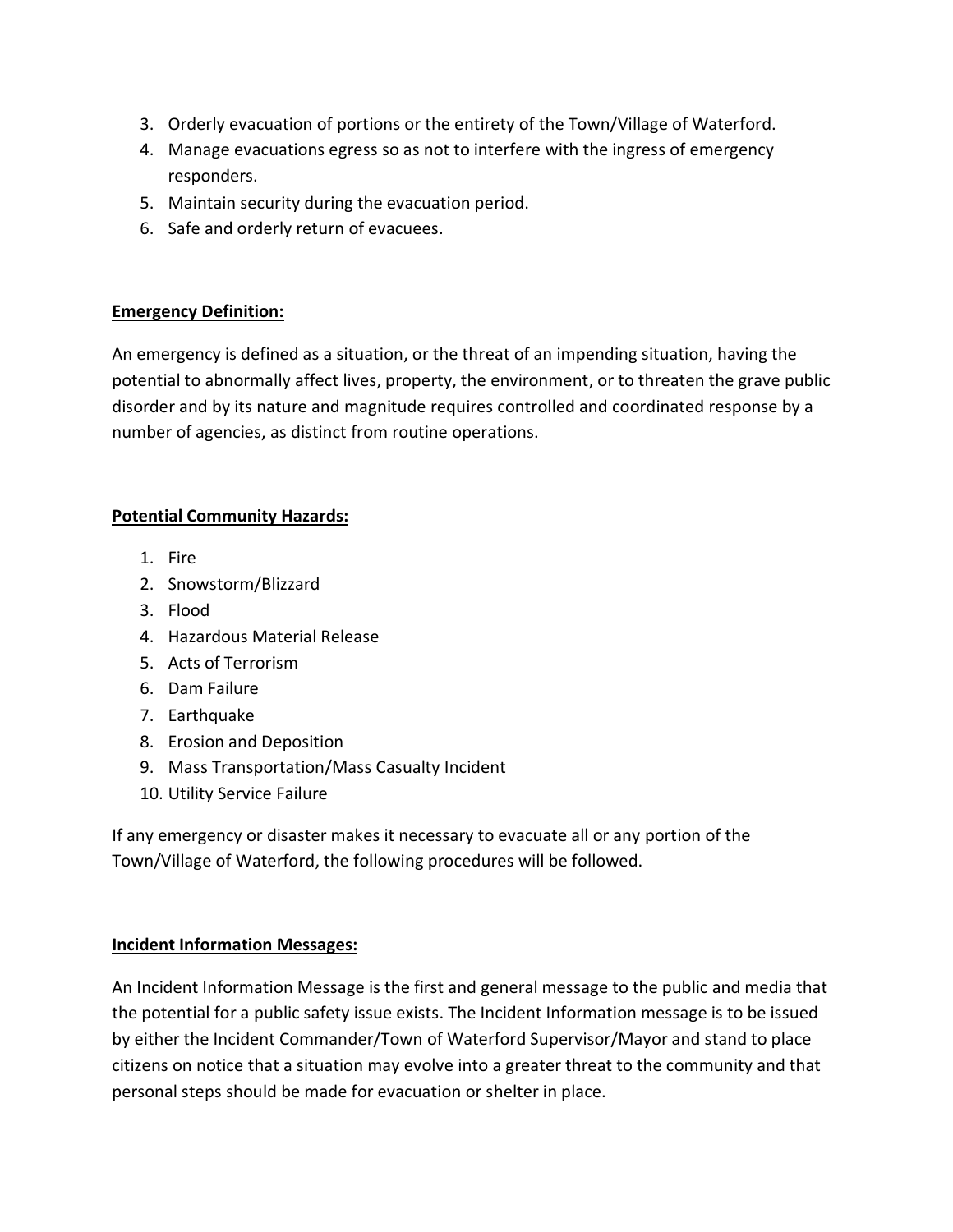#### **Types of Evacuation Orders:**

- 1. Pre-Evacuation Order: This evacuation order is issued when it is believed that a hazard has a high probability of posing significant threat to people living in the areas at risk. Citizens are encouraged to leave the danger area; however, the decision to evacuate will be theirs. It will be issued when the probability of impact by the hazard is high and the vulnerability of the residents is great.
- 2. Mandatory Evacuation Order: This evacuation order is issued when it is believed that a hazard is almost certain to adversely impact the area. After a Mandatory Evacuation Order has been issued, all persons are required to evacuate the danger zone. If persons refuse to leave, they will be given lawful orders to leave and will be advised that no emergency resources will be endangered to rescue them at a later time. Refusal to evacuate may result in criminal charges being filed.

#### **Action Steps of Evacuation Plan:**

- 1. Incident Occurs
- 2. Emergency Services Respond
- 3. Situation Assessed
- 4. Incident Command System Activated
- 5. Declaration of Emergency
- 6. Emergency Plan Activated
- 7. Precautionary/Mandatory Evacuation Ordered by Incident Commander/Town Supervisor/Mayor
- 8. Evacuation Initiated
- 9. Security of Evacuated Areas Maintained by Law Enforcement
- 10. Return of Evacuees

#### **Evacuation Incident Command Structure:**

Evacuations will be managed through the Incident Command System. In most critical incidents of magnitude requiring evacuation, the Town/Village of Waterford Incident Management Team (IMT) and the Saratoga County Emergency Management Team would be activated. In most cases, a unified command structure would be utilized.

Involved Departments would include: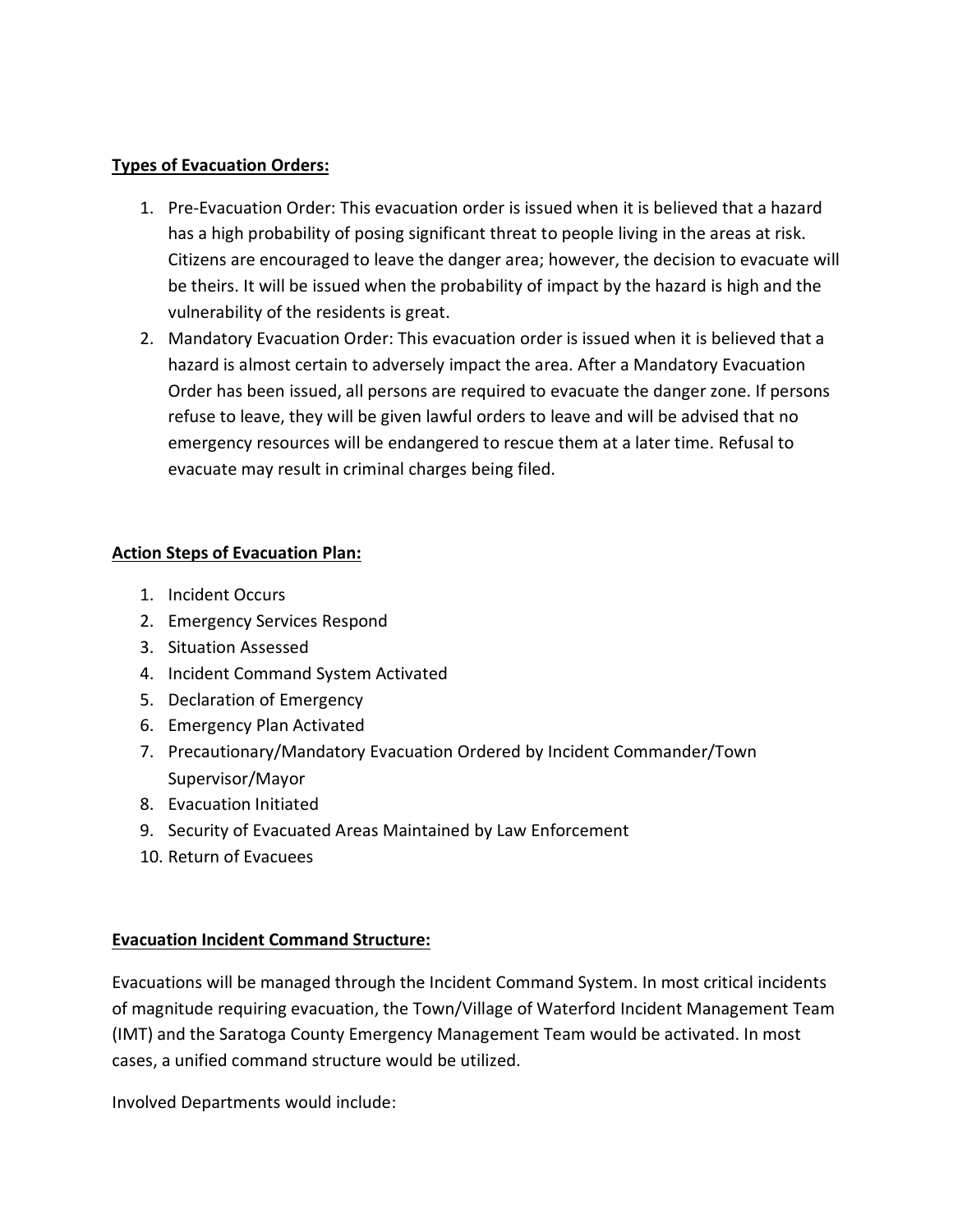Waterford Police Department

Northside Fire Department

Halfmoon Waterford Fire Department

Village of Waterford Fire Department

Waterford Rescue Squad

Town of Waterford Highway Department

Saratoga County Sheriff's Department

New York State Police

New York State Department of Transportation

Capital District Transportation Authority

Town of Waterford Finance Department

Any others as needed by the Incident Command Staff

Staffing Evacuation Centers:

American Red Cross (Shelter)

School District Official (Facilities)

Waterford Area Long Term Care Coalition

#### **Incident Command Operations and Planning Sections will determine the following;**

- 1. Boundaries of area to be evacuated
- 2. Identify primary evacuation routes
- 3. Indentify primary emergency vehicle ingress routes
- 4. Identify necessary traffic control points
- 5. Collection Centers identified
- 6. Identifying Sheltering locations

#### **Incident Commander/Town Supervisor/Mayor shall:**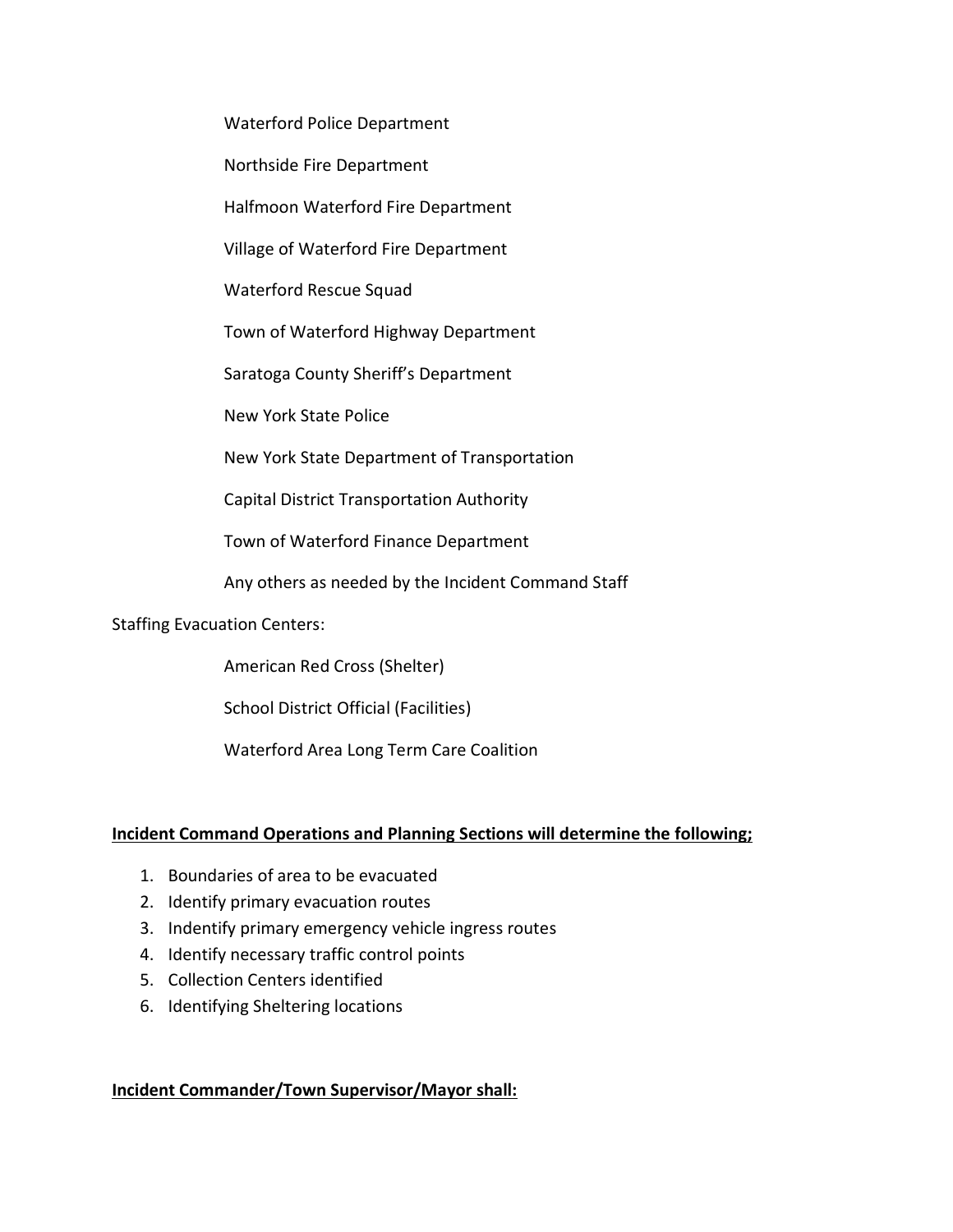- 1. Only the Town Supervisor/Mayor shall order the appropriate evacuation
- 2. The Incident Commander/Town Supervisor/Mayor shall initiate public notification of evacuation

#### **Public Notification:**

When implementing the Emergency Evacuation Plan, The Town of Waterford Communications Center will utilize the Emergency Phone Notification, also known as Reverse 911, the Emergency Alert System via AM/FM radio stations through notification of the National Weather Service in Albany, New York, text messages to **enrolled** cell phones, homes, hotels and businesses in the affected area(s). Additionally, messages will be delivered through the Town of Waterford web site and the Village of Waterford web site. All messages will contain emergency and evacuation instructions.

The Public Information Officer will coordinate a Joint Information Center (JIC) to keep the public and the media updated on the nature of the emergency and evacuation procedures. As evacuations become probable, the PIOs will disseminate information to the public regarding evacuation preparation along with information on how to sustain themselves and members of their family for up to 72 hours. The JIC will conduct regular media briefings at an established location. Public Information Officers for the Town/Village of Waterford will initiate periodic updates of the Town's website (www.Town.Waterford.NY.US) and the Village's website (www.waterfordny.org) containing emergency evacuation instructions. Email and fax notifications will be sent to the local media updating emergency information and evacuation procedures. Additionally, the JIC will disseminate information and a phone number for persons with disabilities needing public transportation to a sheltering location.

First responders will conduct door-to-door evacuations and/or drive through neighborhoods making public notifications on emergency loud speakers.

#### **Evacuation Instructions:**

- A. Self-Evacuation by Vehicle:
	- 1. Exit the area/neighborhood utilizing designated evacuation routes.
	- 2. If citizens have a private sheltering option (hotels, friends) out of the Waterford area, they should respond there.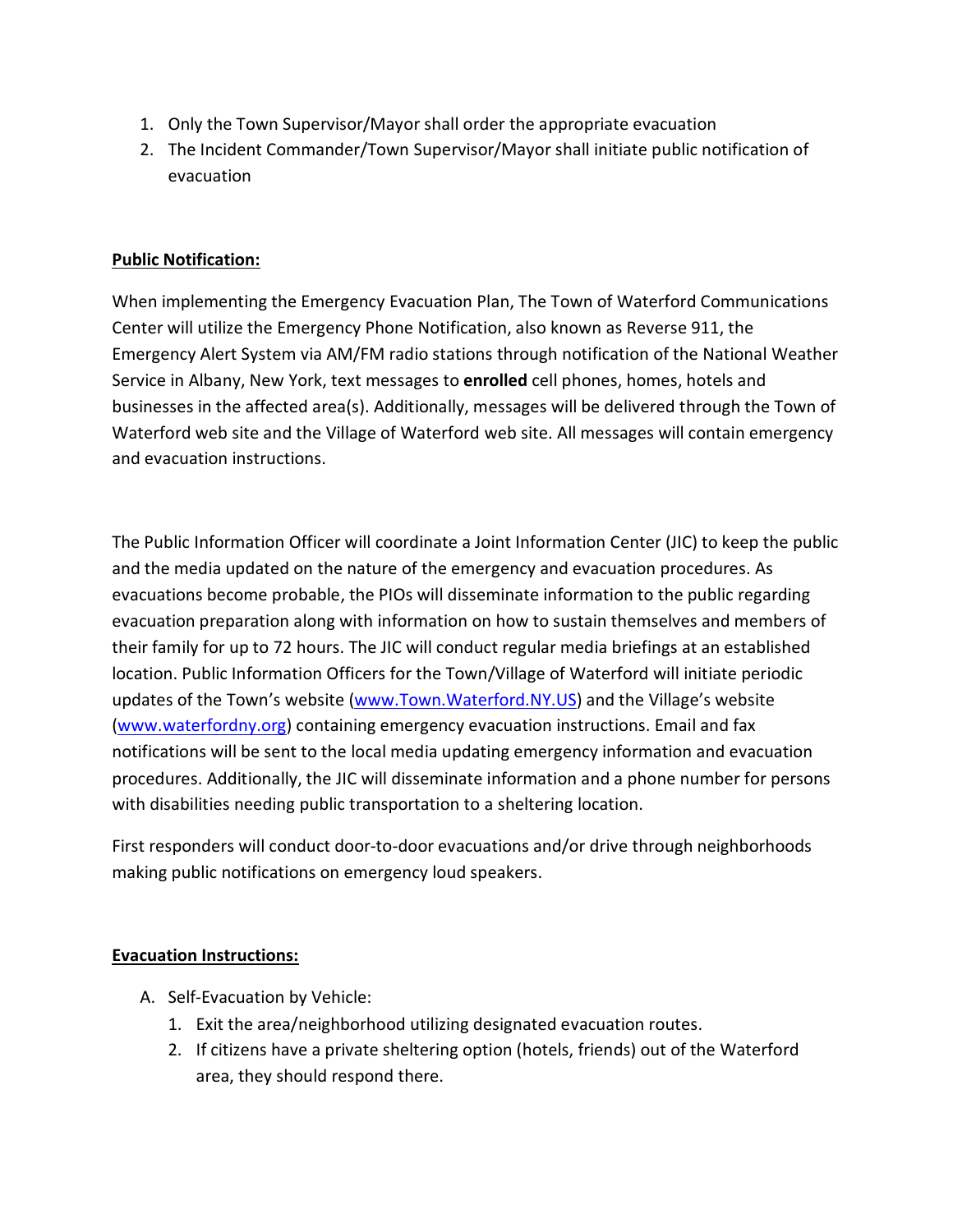- 3. If no private sheltering option exists, respond to the designated Town of Waterford sheltering location.
- B. Evacuation by Public Transportation:
	- 1. Go to the nearest neighborhood bus stop.
	- 2. Citizens will be transported by a local circulator bus to the designated Collection Center.
	- 3. A public transportation option (Town bus, school bus) will then take citizens to a sheltering location.

Citizens who self-evacuate or evacuate by public transportation will be asked to indicate that they have already evacuated their residence by displaying a large, white object, such as a sheet, inside the residence, in a visible, conspicuous location, in the front, street side of their home and to turn on their porch light if available.

#### **Safety Zones:**

In the event that the highways coming in and going out of the Town/Village of Waterford are closed, potential Safety Zones will be identified where residents and guests who have been evacuated may assemble until an evacuation route is open. The Command and General Staff will select Safety Zones depending upon the nature and complexity of the incident and the JIC will disseminate Safety Zone information to the public.

The Town of Waterford Highway Department will assign equipment to patrol bus and evacuation routes within the Town/Village of Waterford limits to keep them free from debris and open for egress and ingress.

#### **Collection Areas:**

PRIMARY Collection center – Waterford Rescue Squad Building. The circulator busses will transport evacuees to the Waterford Rescue Squad Building for further transport to a Sheltering Center if needed.

Potential Secondary Collection centers:

Waterford-Halfmoon High School

Northside Fire Station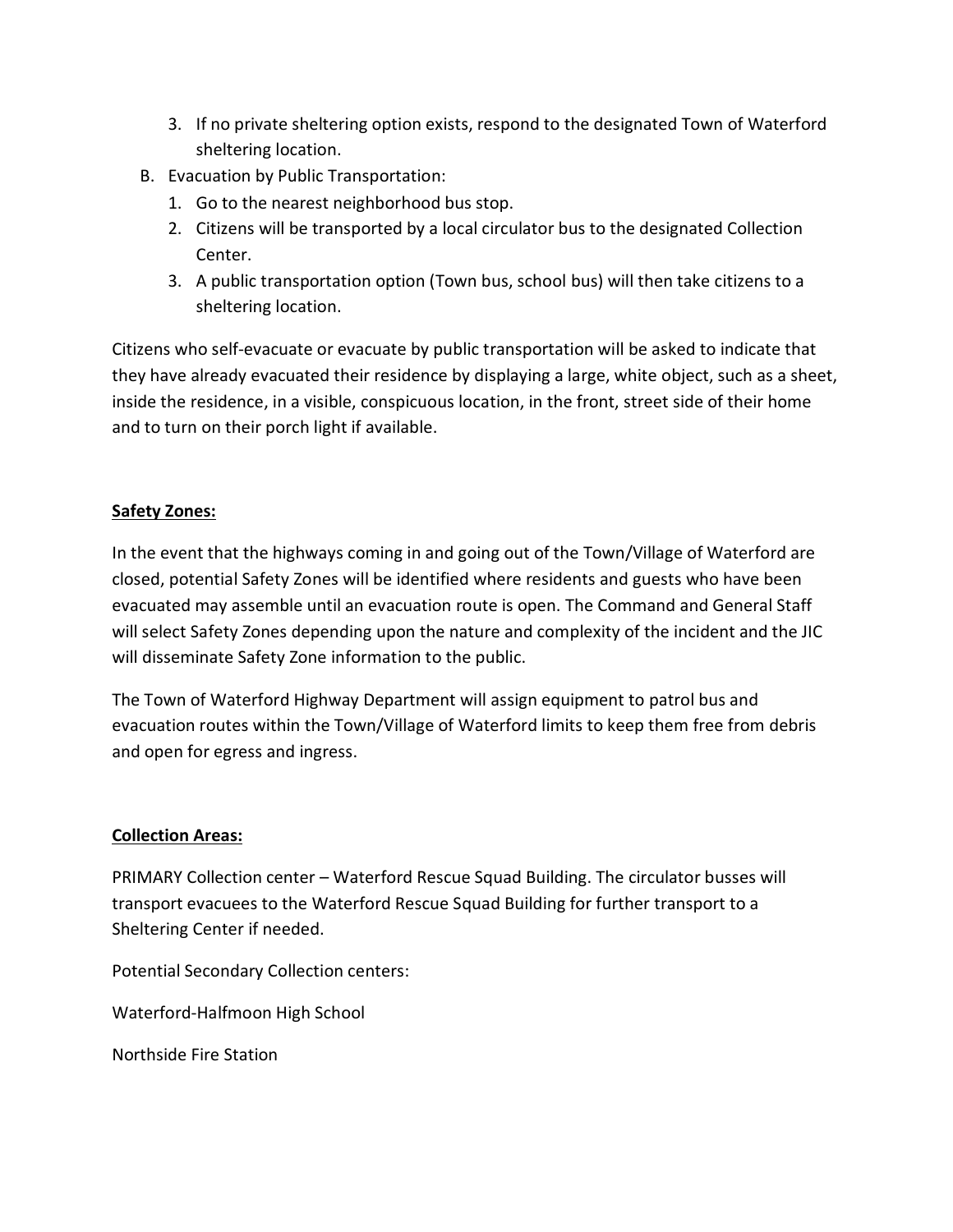#### **Collection center Check-In:**

There will be a system in which the evacuees will check-in to a Collection center and then mey be assigned to a temporary shelter or be released to take care of their own shelter needs. The required check-in information will consist of the person's name, home address, mobile phone numbers, and the numbers of persons in your party and, if needed, in which temporary shelter the person(s) will be placed.

For Red Cross designated shelters, that agency will conduct check-in operations and set up a phone system whenever possible to assist those needing to locate family members.

#### **Pets:**

American Red Cross policy does not permit pets inside public shelters. Certified service animals are not considered pets and will be allowed to stay with their owners. The Town of Waterford will coordinate with the Saratoga County Animal Shelter for temporary housing of pets of individuals who are housed in shelters. Pet owners should evacuate with their animals whenever possible. Pet owners are encouraged to make contingency plans with friends and family who could take in or care for animals in the event of an evacuation.

#### **Residential Evacuation Advice Checklist:**

#### Preparation:

In the event of an evacuation, the American Red Cross will prepare one or more Sheltering Centers to shelter evacuees, however, the Centers may not be immediately fully equipped to meet everyone's needs. Therefore, it is important for each evacuee to prepare in advance for their own needs during the initial hours of evacuation. The Public Information Officers will advise the public to prepare 72 Hour Emergency Kits to sustain all family members until a full support response can be mustered. See www.ready.gov or www.redcross.org. For more details regarding 72 hour preparation.

If time is available or notice of intent to evacuate the area is given, the following preparations should be immediately undertaken by residents:

- 1. Gather medications and be prepared to share special medication needs with the Registrar at the Sheltering Center.
- 2. Ensure all local family members are aware of the impending situation and your evacuation intentions.
- 3. Private motor vehicles should be prepared and fueled.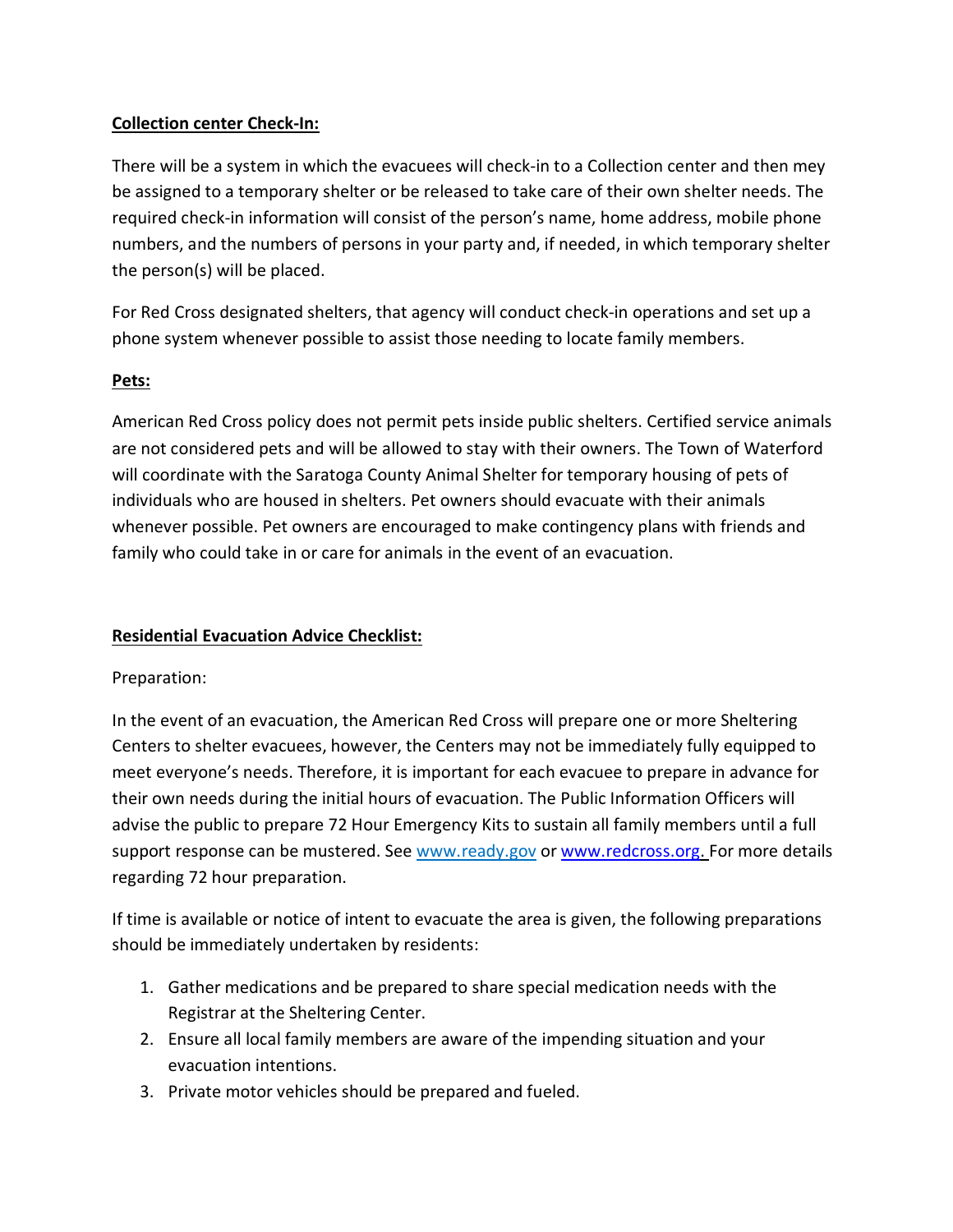- 4. Emergency supplies should be readied.
- 5. Secure your home on departure
- 6. Alert family members/friends outside of the Waterford area of the impending situation and your evacuation intentions.

#### **American Red Cross Sheltering Centers:**

Waterford Rescue Squad

Waterford-Halfmoon School

Northside Fire Station

Tri-State Emergency Team Building

Additionally, an American Red Cross trailer is pre-stocked and positioned within the Town/Village of Waterford to assist in opening an emergency shelter. By American Red Cross policy, registered sex offenders are not allowed in public shelters and will be sheltered separately. The Town of Waterford Police Department will provide the Red Cross with the names of registered sex offenders registered in the Town/Village of Waterford.

#### **Schools and Daycare Centers:**

School children will be evacuated in accordance with the school/daycare center Emergency Policies and Procedures.

#### **Security:**

To ensure the evacuation is complete:

Security of vacated areas will be maintained by Law Enforcement.

During an evacuation, roadblocks into the area will be maintained by the Police, supplemented by designated emergency responder/volunteer assistance, as required.

Access to an evacuated area will be restricted to authorized emergency personnel.

Only when the area is determined to be safe shall residents with proper identification be allowed to return to the area. Depending on the circumstances, residents will initially be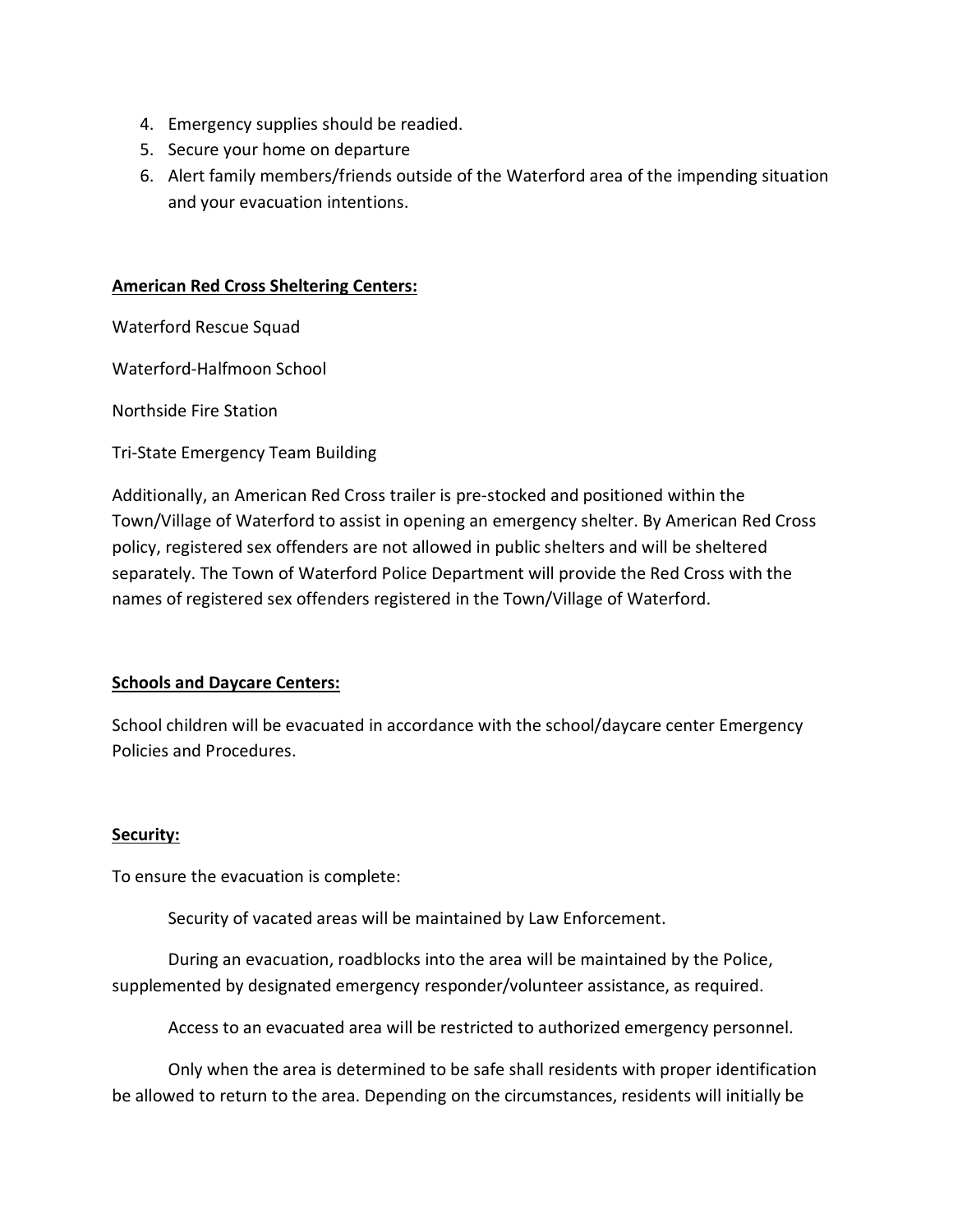allowed in the area to remove personal items from residences, however, occupancy will not be allowed until utility services have been restored and structures have been deemed to be safe. Every effort will be made to verify the identity of persons claiming to be residents but without identification, however, if identity cannot be determined, persons will not be allowed into secure areas. Members of the media will be allowed into secure area during organized media tours and/or when accompanied by authorized persons.

#### **Human and Animal Evacuation Flagging System:**

As part of the evacuation procedure, emergency personnel will go door to door in an attempt to ensure that all residents of the area have been notified of the evacuation order and to assist any persons who wish to leave but are unable to do so. Emergency responders shall utilize a designated flagging system to classify the status of the structure, occupants and animals. Emergency responders will place a colored tape on the front door of the structure and at the end of the driveway (if applicable) to indicate the occupancy status. Emergency responders will record the occupancy status.

- **Green** Occupant was contacted and understands evacuation condition.
- **Yellow** Contact attempted. No contact made.
- **Blue**  Pets or animals unattended at residence. Can be combined with **Green** or **Yellow.**
- **Red** Occupant refuses to leave the property.

#### **Special Needs Population:**

There are citizens and guests that will require assistance leaving their residence or those who have medical needs that require electricity in the case of a power outage. Persons with disabilities requiring assistance should call 911 advising their location and their need to evacuate. This is only for those who do not have transportation and cannot make it to the designated evacuation center of neighborhood pick-up bus stop location.

#### **Return of Evacuees:**

1. The incident Commander, Safety Officer, Operations Section Chief and Building Officials will monitor the area to determine when the area(s) is safe for return.